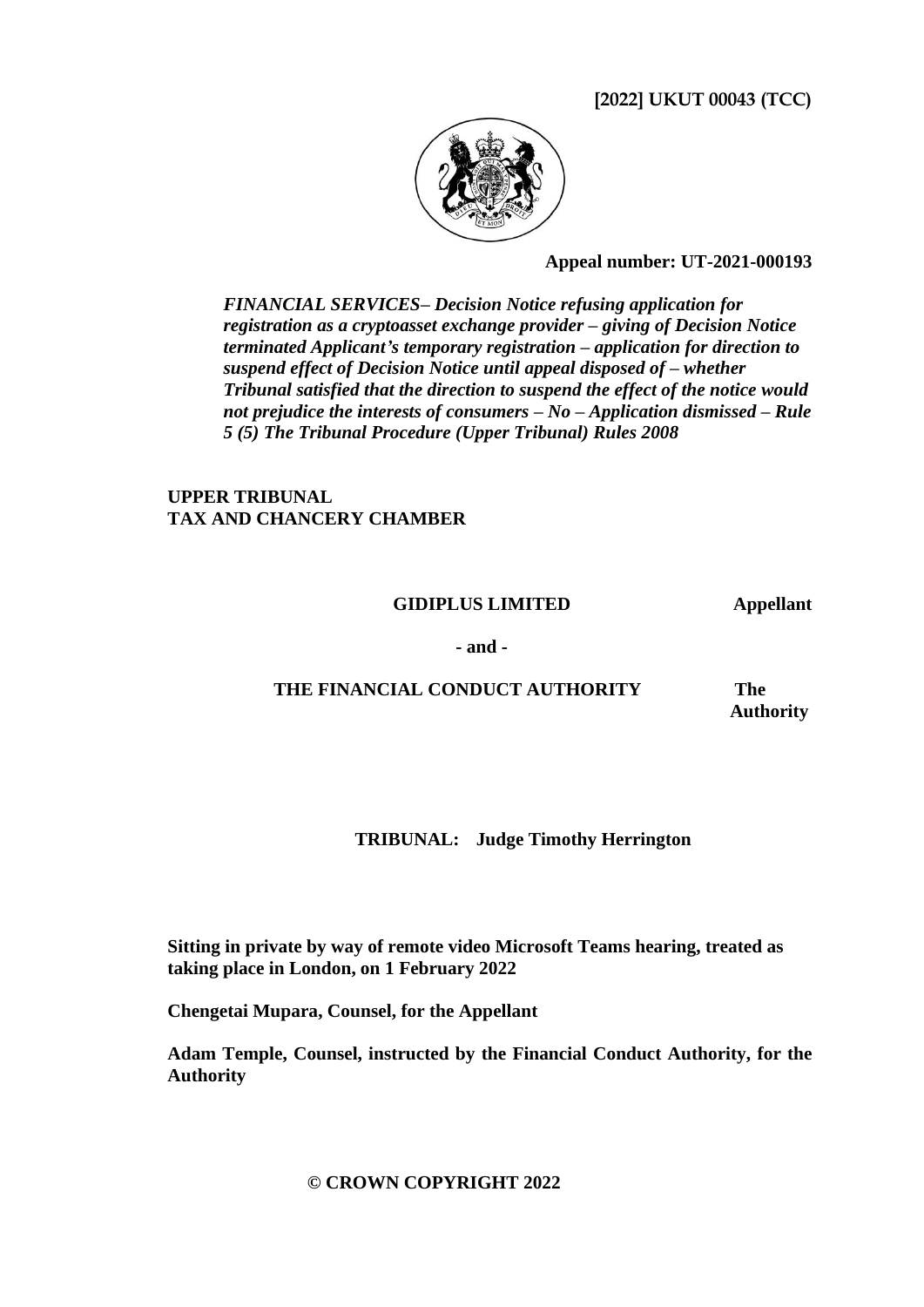#### DECISION

#### **Introduction**

1. On 15 November 2021 the Financial Conduct Authority ("the Authority") gave a Decision Notice to the Appellant ("Gidiplus") refusing its application to be registered as a cryptoasset exchange provider pursuant to Regulation 57 of the Money Laundering, Terrorist Financing and Transfer of Funds (Information on the Payer) Regulations 2017 ("the MLRs").

2. By a notice dated 3 December 2021 Gidiplus appealed to the Tribunal against this decision. As a consequence of the giving of the Decision Notice the temporary registration held by Gidiplus to carry on the cryptoassets activity referred to above has ceased to have effect by operation of Regulation 56A (1) (b) of the MLRs.

3. Gidiplus, however, in its appeal notice also applied for a direction that the effect of the Decision Notice be suspended pending the determination of the appeal pursuant to Rule 5 (5) of the Tribunal Procedure (Upper Tribunal) Rules 2008 ("the Rules").

4. Gidiplus also applied for privacy in respect of the Decision Notice and the particulars of his appeal as regards the Tribunal's register, but that application is not being pursued. Accordingly, this decision relates purely to Gidiplus's application to suspend the effect of the Decision Notice ("the Suspension Application").

#### **Background**

5. Gidiplus's business is the operation of cryptoasset automated teller machines ("CATMs"). CATMs are computer-based terminals which are set up in shops or similar locations, which allow customers either to feed in currency (in the form of notes), to be converted into cryptocurrencies, or to receive currency from the sale of their own cryptocurrencies. I was told that Gidiplus only deals in bitcoin, and that all of its CATMs are focused solely on the receipt of banknotes, rather than the dispensing of the same.

6. On 22 June 2020, Gidiplus applied to the Authority to be registered as a cryptoasset exchange provider under the MLRs. The MLRs had been amended with effect from 10 January 2020 to require such providers to be registered under the MLRs, with a transitional period for registration of pre-existing cryptoasset exchange providers, allowing them to continue to operate until 10 January 2021, later extended to 31 March 2022, providing certain conditions had been met.

7. Because Gidiplus's application had not been determined by 10 January 2021, it moved on to the Authority's "Temporary Registration Regime". This regime applies to all cryptoasset firms who had been active prior to 10 January 2020, and who had outstanding applications as of 16 December 2020.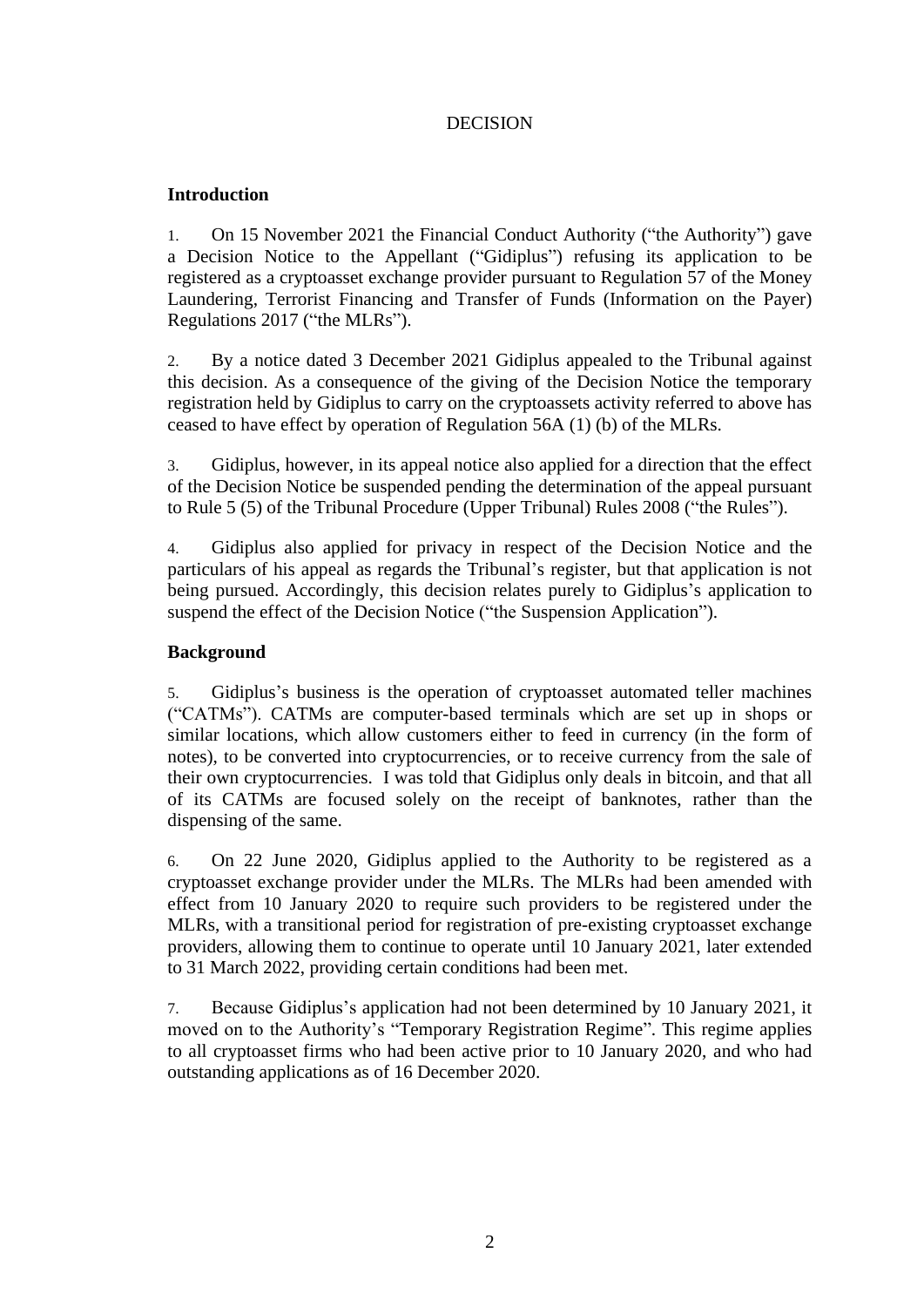8. Mr Olumide Osunkoya is the 75% shareholder in Gidiplus (with his wife, Ms Sally Osunkoya holding the other 25%). Mr Osunkoya is also a director of Gidiplus, and in Gidiplus's application for registration was proposed as the senior manager responsible for Gidiplus's compliance with the MLRs (under Regulation 21(1)(a)) and the proposed Nominated Officer (under Regulation 21(3)).

9. On 15 November 2021, the Authority refused the application by way of the Decision Notice. Gidiplus was then removed from the list of firms with temporary registration. Unfortunately, although the letter enclosing the Decision Notice made it clear that as a result of the issue of the Decision Notice Gidiplus no longer had temporary registration, the letter did not inform Gidiplus, as it should, of the reasons why the decision took immediate effect. That was rectified in a further letter from the Authority on 30 December 2021 which stated that the Authority considered that it is in the interests of the public for its decision to have immediate effect. The reasons the Authority gave related to the money laundering risks arising from the concerns identified in the Decision Notice, as explained in more detail below.

#### **Decision Notice**

10. The Decision Notice was given because the Authority considered that Gidiplus had not met the conditions for registration as a cryptoasset business contained in the MLRs. In summary, the reasons given for that conclusion were:

(1) Under Regulation 58A of the MLRs, the Authority must refuse to register an applicant for registration as a cryptoasset business if the applicant does not meet the requirement that it, and any officer, manager, or beneficial owner of the applicant, must be a fit and proper person to carry on the business of a cryptoasset exchange provider or custodian wallet provider. In determining whether this requirement is met, the Authority must have regard to the following factors:

(a) whether the applicant has consistently failed to comply with the requirements of the MLRs;

(b) the risk that the applicant's business may be used for money laundering or terrorist financing; and

(c) whether the applicant, and any officer, manager or beneficial owner of the applicant, has adequate skills and experience and has acted and may be expected to act with probity.

(2) Under Regulation 59(1)(e) of the MLRs, the Authority may refuse to register an applicant for registration as a cryptoasset business where the Authority suspects on reasonable grounds that:

(a) the applicant will fail to comply with any of its obligations under the MLRs 2017, Part 3 of the Terrorism Act 2000, or Parts 7 and 8 of the Proceeds of Crime Act 2002 ("the relevant obligations"); or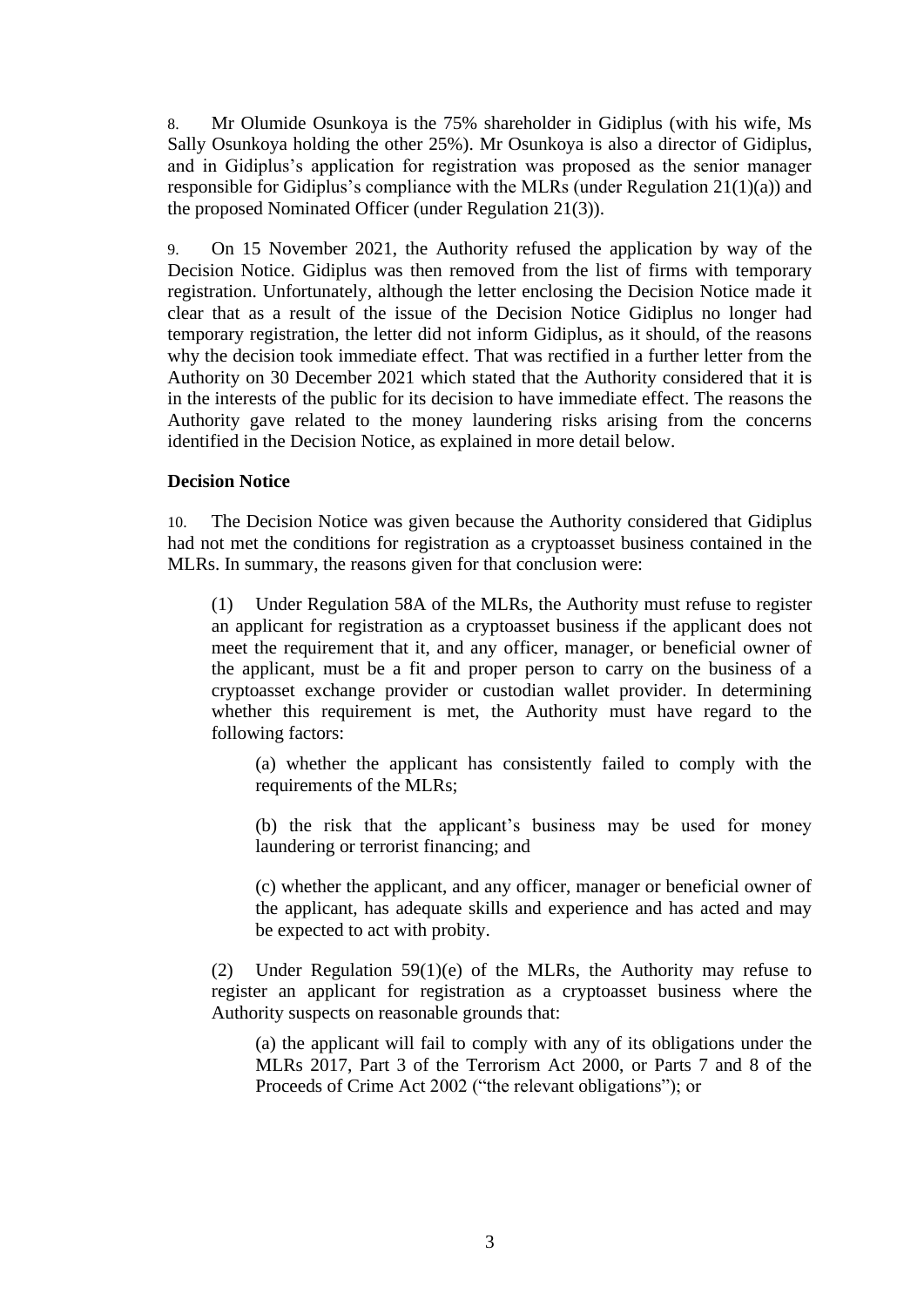(b) any person whom the applicant has identified as one of its officers or managers will fail to comply with any of the relevant obligations.

(3) Pursuant to Regulations 18 and 19 of the MLRs, Gidiplus is required to identify and assess the risks of money laundering and terrorist financing to which its business is subject and to establish and maintain policies, controls and procedures to mitigate and manage effectively those risks which are proportionate with regard to the size and nature of its business. As part of the Application, Gidiplus submitted the following documents which contain the majority of its anti-money laundering systems and controls:

(a) AML CTF Policy; and

(b) Governance Arrangements and Internal Control Mechanisms.

(4) In addition, a voluntary recorded interview was held via video conferencing with Mr Osunkoya, on 22 October 2020 ("the Interview"). At the Interview, Mr Osunkoya was questioned about Gidiplus' business activities, operational structure, banking arrangements and framework for anti-money laundering and counter-terrorist financing, including the firm's relevant systems and controls. Mr Osunkoya was also asked about his role at Gidiplus and his professional skills and experience.

(5) Having reviewed the documents submitted by Gidiplus in the context of the Application and Mr Osunkoya's responses at the Interview, the Authority was not satisfied as to the adequacy of Gidiplus' anti-money laundering systems and controls. The Authority had particular concerns in respect of Gidiplus' business-wide and customer risk assessments, customer due diligence, enhanced due diligence and transaction monitoring.

(6) The Authority also considered that Mr Osunkoya had not demonstrated that he has adequate knowledge, skills and experience in respect of Gidiplus' obligations under the MLRs. Mr Osunkoya's responses at the Interview in respect of Gidiplus' banking arrangements also raised concerns regarding his probity.

(7) In light of the above, the Authority was not satisfied that Gidiplus is a fit and proper person for the purposes of Regulation 58A of the MLRs and/or that it will comply with the relevant obligations for the purposes of Regulation  $59(1)(e)(i)$  of the MLRs. In addition, the Authority was not satisfied that Mr Osunkoya is a fit and proper person for the purposes of Regulation 58A of the MLRs and/or that he will comply with the relevant obligations for the purposes of Regulation  $59(1)(e)(ii)$  of the MLRs.

#### *Probity*

11. The concerns expressed by the Authority in the Decision Notice regarding Mr Osunkoya's probity arose out of the fact that, as revealed in an interview he gave to the police in 2018 who were investigating possible money laundering breaches, he misled three banks as to the true nature of Gidiplus's business. He acknowledged that he had deliberately not informed the first two banks that Gidiplus was a CATM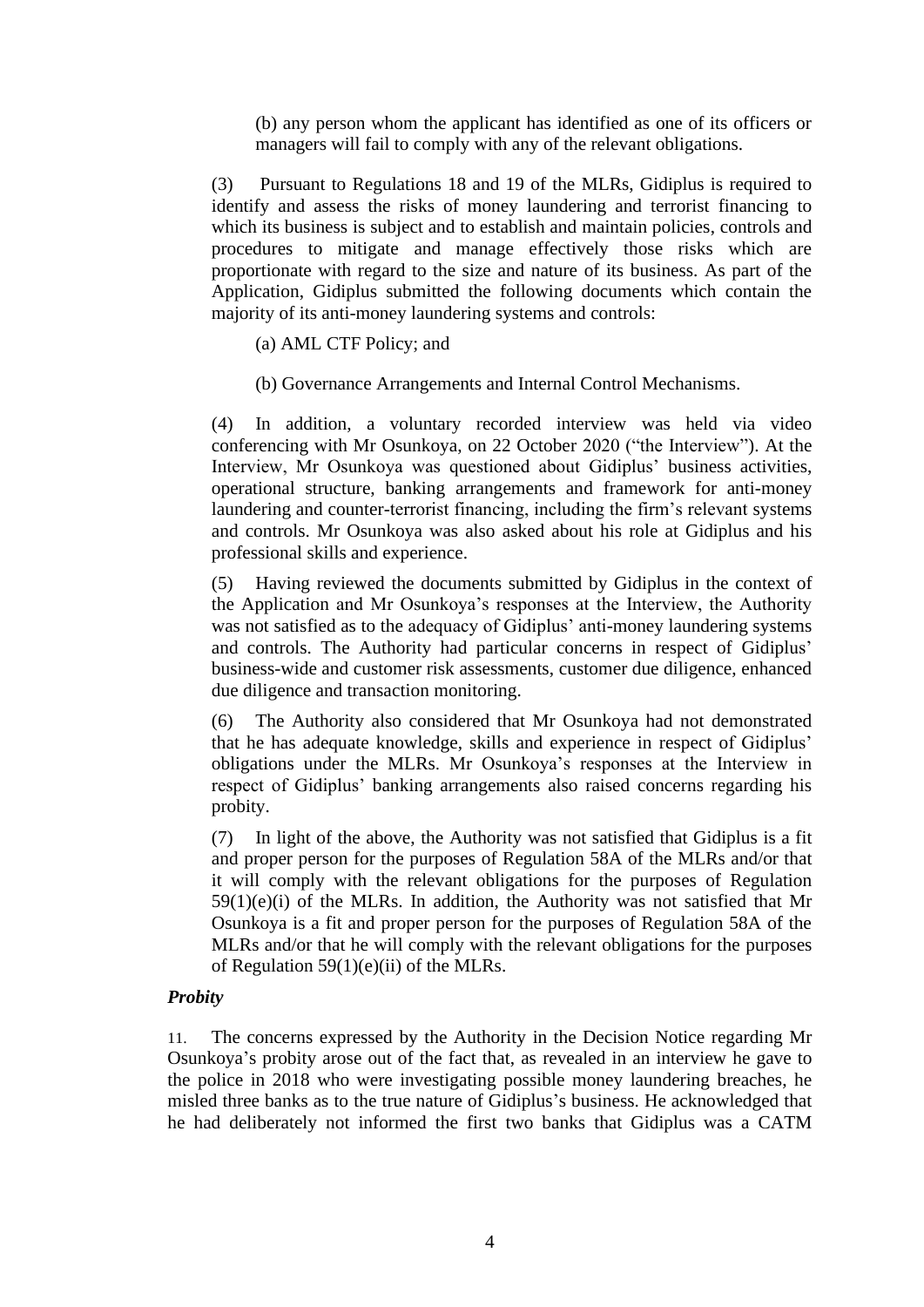business on the basis that, if he had done so, the accounts would have been shut down immediately. When he moved Gidiplus's banking arrangements to another bank the account was opened on the basis that Gidiplus was an events business. The Authority says that Mr Osunkoya therefore deliberately chose not to inform the bank that Gidiplus was a CATM business and instead advised that the firm was involved in a different type of activity. In addition, Mr Osunkoya stated to the Authority that certain payments had been mis-marked as stock orders and events catering in keeping with what he had told the banks about the nature of the business.

12. The Decision Notice says that Mr Osunkoya also informed the Authority that he faced difficulties in trying to obtain a bank account for his CATM business. However, notwithstanding these difficulties, the fact that he deliberately misled the banks regarding the nature of his business activities, effectively in order to circumvent the banks' systems and controls in relation to cryptoasset businesses, raises, in the Authority's view, serious questions about his fitness and propriety. Furthermore, the Authority understands that Mr Osunkoya has not sought to correct this situation by informing his latest bank of the true nature of Gidiplus' business activities.

#### *Risk Assessment*

13. As regards Mr Osunkoya's knowledge, skills and experience, the Authority's assessment based on the documents submitted as part of Gidiplus's application and Mr Osunkoya's responses at the Interview was that he lacked sufficient experience and training to undertake the roles of Nominated Officer and senior manager responsible for compliance, not having undertaken any significant compliance role before and that he had only completed 1.5 hours of training in anti-money laundering and anti-bribery in June 2020.

14. As noted in the Decision Notice, Regulation 18 of the MLRs requires relevant firms to take appropriate steps to identify and assess the risk of money laundering and terrorist financing to which its business is subject. The Authority considered that Gidiplus's AML CTF Policy was superficial and did not analyse how the generic risks referred to in the document apply to its own business. The Authority identified that a key risk so far as Gidiplus is concerned is that its CATMs provide an opportunity for individual customers to exchange cash (either in commonly-used low denominations or larger denominations) deriving from criminal activity and/or for the purposes of terrorist financing for cryptoassets. That risk was not recognised in the documents submitted by Gidiplus with its application and, of further concern, Mr Osunkoya specifically did not know what was meant by the term "smurfing" during the Interview. Smurfing is a term used to describe a money laundering typology whereby individuals break down a large sum of cash into multiple smaller transactions to avoid regulatory reporting limits and detection. The Authority said that it would expect Mr Osunkoya, as Nominated Officer at Gidiplus, to be familiar with this term and understand what smurfing entailed. When this money laundering methodology was explained to him, he claimed that it was inconceivable that any such activity could be conducted through his CATMs.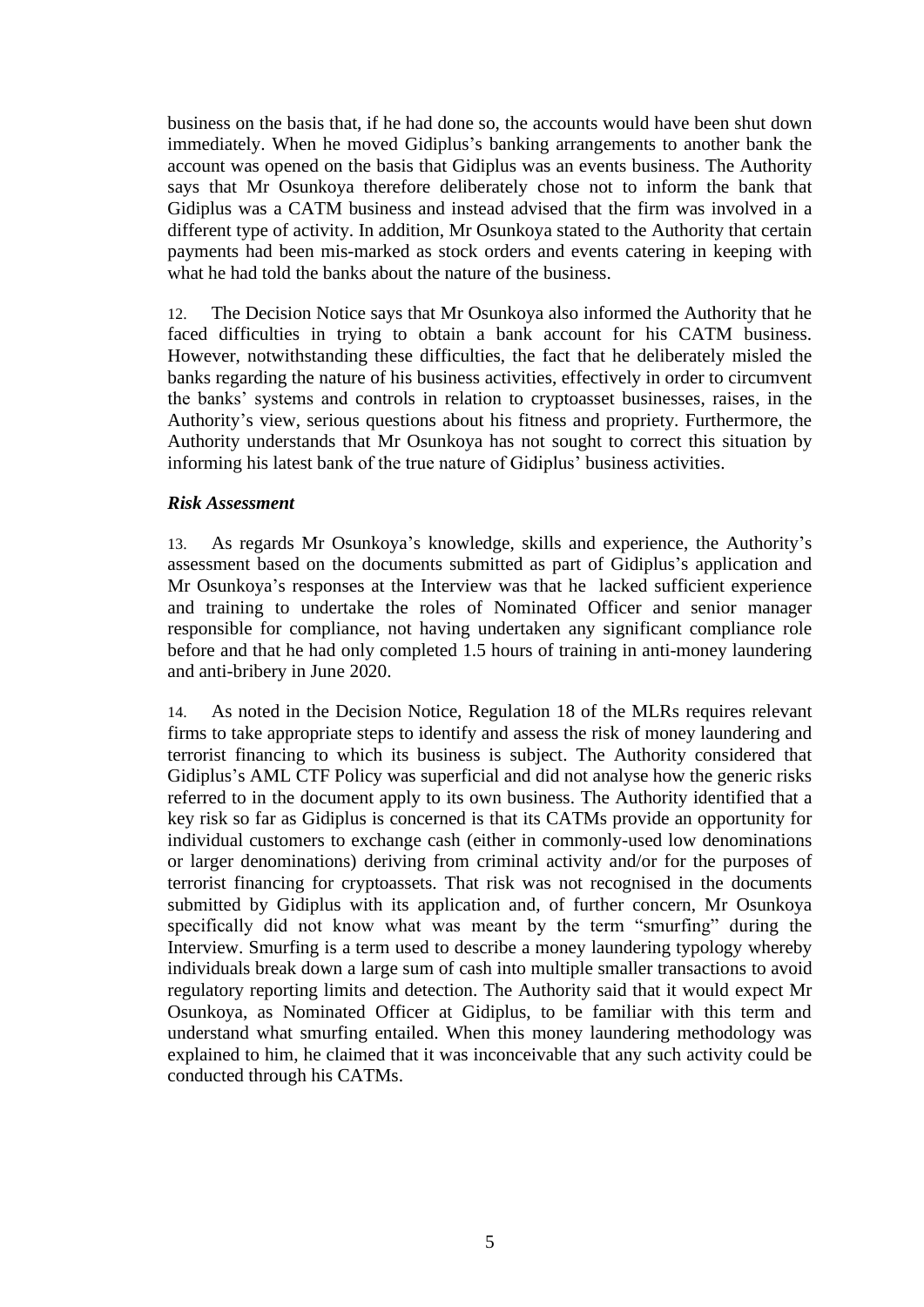15. The Authority considered that Mr Osunkoya's responses at the Interview also failed to demonstrate that he has a meaningful understanding of the money-laundering and terrorist financing risks facing Gidiplus and how it should mitigate these risks. Accordingly, the Authority was not satisfied that Gidiplus had taken appropriate steps to identify and assess the money laundering and terrorist financing risk that its business faces having regard to the nature and size of its business in accordance with Regulation 18 of the MLRs.

#### *Customer Due Diligence*

16. The Authority considered that the lack of customer due diligence conducted by Gidiplus in respect of customers who could convert up to £250 per day, and £1,000 per month without any identity checks beyond the provision of a mobile telephone number and the automated taking of a "selfie" photograph by the CATM was in direct contravention of Regulations 27 and 28 of the MLRs. Regulation 27 requires cryptoasset firms to apply customer due diligence measures and Regulation 28 sets out the obligations to identify the customer and verify the customer's identity, and to assess, and where appropriate obtain information on, the purpose and intended nature of the business relationship or occasional transaction.

17. The Authority also found that there was no reference in Gidiplus's AML CTF Policy to the need to assess, and where appropriate obtain information on, the purpose and intended nature of the business relationship or occasional transaction in accordance with Regulation 28 (2) (c) of the MLRs.

18. As regards the requirements to undertake enhanced due diligence in accordance with Regulation 33 of the MLRs, for example where there is an unusual pattern of transactions or the transactions have no apparent economic or legal purpose, the Authority considered that Gidiplus had no documented means of identifying a higher risk of money laundering and/or terrorist financing in relation to its customers who are not politically exposed persons, are UK based and operate within the fixed financial thresholds.

#### *Transaction monitoring*

19. Regulation 28(11) of the MLRs requires firms to conduct ongoing monitoring of a business relationship, which includes scrutinising transactions undertaken throughout the course of the relationship to ensure that these transactions are consistent with the relevant person's knowledge of the customer, the customer's business and risk profile.

20. The Authority found that there was no detailed written approach or set of procedures that Gidiplus follows in respect of monitoring transactions. It also considered that Mr Osunkoya provided little detail as to how he examined transaction patterns to identify suspicious activity, noting also that Gidiplus is unable to undertake meaningful transaction monitoring in relation to a proportion of its transactions because Gidiplus does not attempt to assess the purpose and intended nature of the business relationship at the point of onboarding.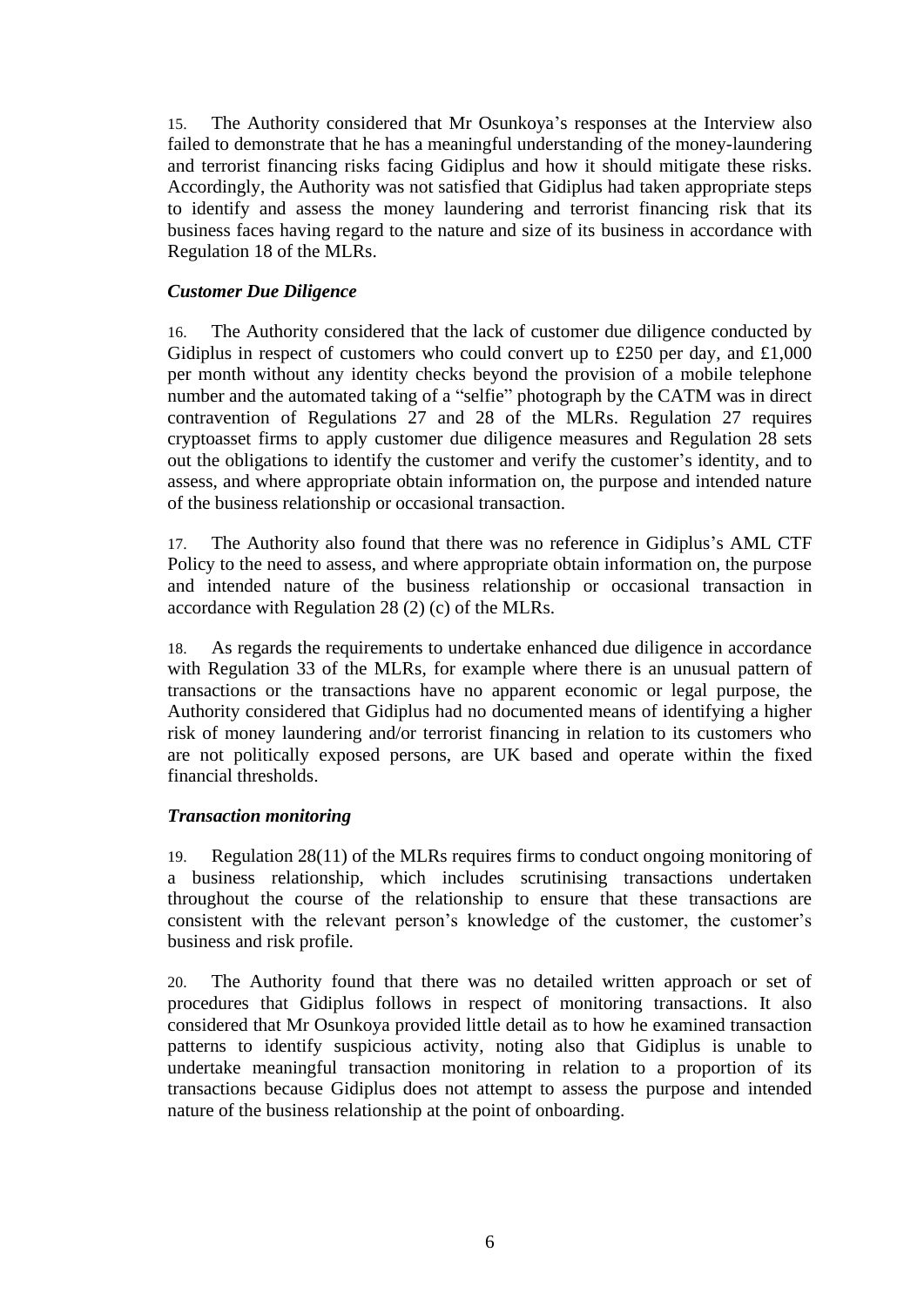21. Accordingly, the Authority was not satisfied that Gidiplus was able to comply with its transaction monitoring obligations.

22. The Decision Notice records that Gidiplus acknowledged in its representations to the Regulatory Decisions Committee that the Authority had identified a number of issues which must be remediated to ensure it complies with its relevant obligations for the purpose of the MLRs. In its representations, Gidiplus said that it had prepared a remediation plan which shows its roadmap, outlines its understanding of the issues, and details its proposed actions for resolving each area of concern. It said it was engaging third party compliance consultants to assist it in identifying and rectifying the issues identified and any other issues. It said its aim was to have all its improved controls in place before 31 March 2022 and will regularly share its progress on the remediation with the Authority. It also said that it planned to hire new skilled and qualified management staff, including a Money Laundering Reporting Officer.

#### **Relevant law and issues to be determined**

23. Pursuant to Rule 5(5) of the Rules the Upper Tribunal has the power to direct that the effect of the decision in respect of which the reference or appeal is made (in this case the giving of the Decision Notice) is to be suspended pending the determination of the reference:

"…. if it is satisfied that to do so would not prejudice –

(a) the interests of any persons (whether consumers, investors or otherwise) intended to be protected by that notice;

(b) the smooth operation or integrity of any market intended to be protected by that notice; or

(c) the stability of the financial system of the United Kingdom."

24. It was common ground that the conditions to be met before the Tribunal can grant a suspension under Rule 5 (5) are those set out in *Sussex Independent Financial Advisers Limited v FCA* [2019] UKUT 228 (TCC) ("*Sussex*") at [14] and [15] as follows (with citations omitted):

 $"14"$ 

(1) The Tribunal is not concerned with the merits of the reference itself and will not carry out a full merits review but will need to be satisfied that there is a case to answer on the reference…;

(2) The sole question is whether in all the circumstances the proposed suspension would not prejudice the interests of persons intended to be protected by the notice…;

(3) Detriment to the applicant, such as it being deprived of its livelihood, is not relevant to this test.;

(4) The burden is on the applicant to satisfy the Tribunal that the interests of consumers will not be prejudiced…; and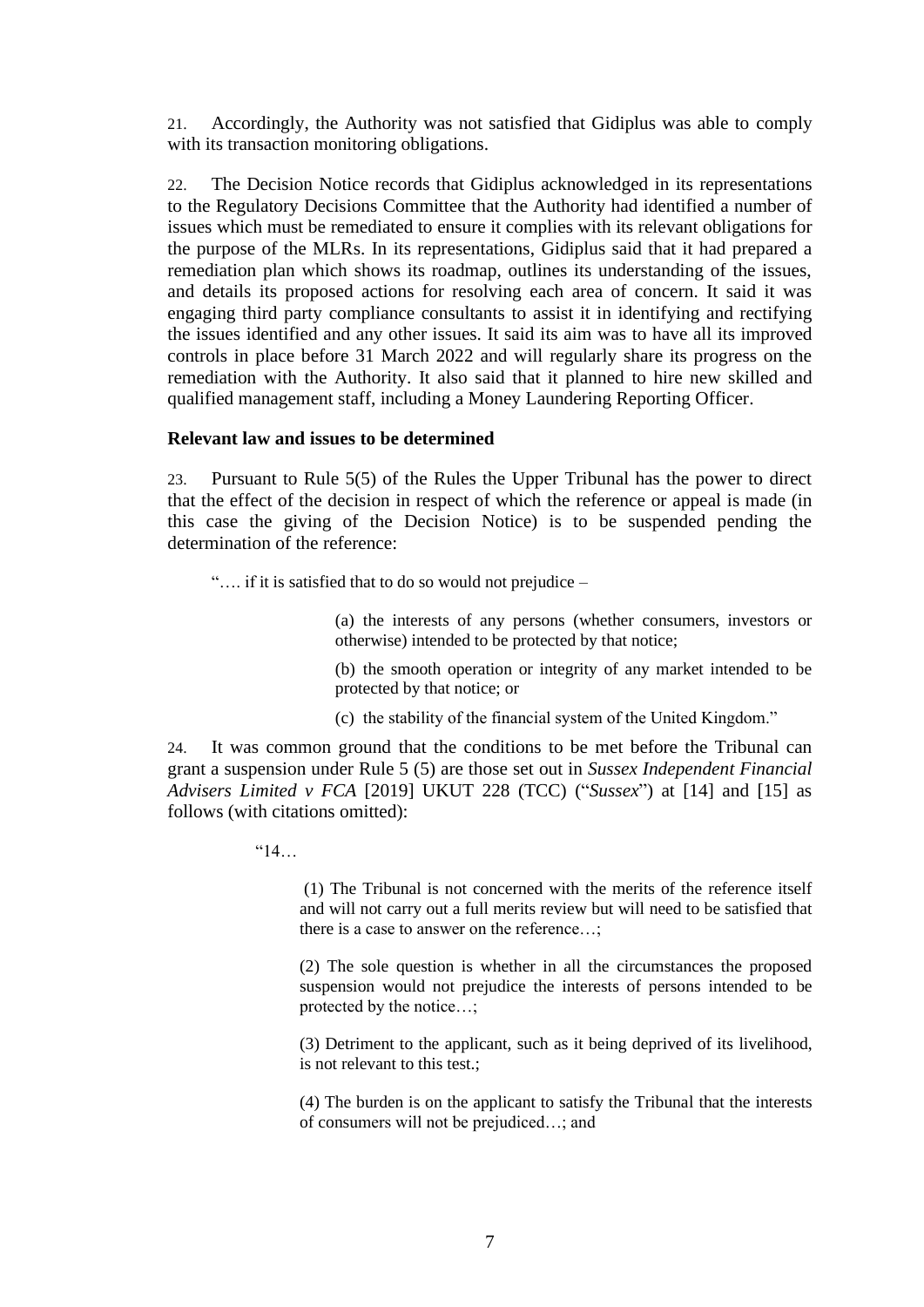(5) So far as consumers are concerned, the type of risk the Tribunal is concerned with is a significant risk beyond the normal risk of a firm that is doing business in a broadly compliant manner…. The reference to consumers should for such purposes have the same meaning as in section 1G of Financial Services Markets Act 2000 ("FSMA") which defines consumers to mean person who use, have used, or may use among other things regulated financial services…

15. Additionally, as noted in the [cited] decisions, even if satisfied that granting a suspension would not prejudice the interests of consumers, the Tribunal is not obliged to grant a suspension. The use of the word "may" in Rule 5(5) means that it is a matter of judicial discretion as to whether or not a suspension should be granted. It is necessary for the Tribunal to carry out a balancing exercise in the light of all relevant factors and decide whether in all the circumstances it is in the interests of justice to grant the application. The power is a case management power, which in accordance with Rule 2 (2) of the Rules must be exercised in accordance with the overriding objective to deal with the matter fairly and justly…"

25. As Mr Temple submitted, in a case such as this, relating to registration under the MLRs, the Decision Notice was issued with the intention of protecting against the risk of money laundering and terrorist financing (money laundering for short). Accordingly, it is issued by the Authority because it was of the view that it was necessary to refuse Gidiplus's application for registration in order to:

(1) protect those who are intended to be protected by the MLRs (the public in general, and in particular potential victims of criminal activity which may be facilitated or incentivised by a criminal's ability to launder money); and

(2) the integrity of the UK financial system, in preventing it from being used to launder money.

26. Assuming that the Tribunal can be satisfied that there is a case for Gidiplus to answer on the appeal (which I consider below), the essential question for the Tribunal is whether it can be satisfied that if the Suspension Application is granted there will be no significant risk beyond the normal risk of a firm that is undertaking business in a broadly compliant manner. I would therefore need to be satisfied that if a suspension were granted, Gidiplus would, pending the determination of its appeal, carry out its activities in a manner which was broadly compliant with the MLRs.

#### **Basis for the Suspension Application**

27. The basis on which Gidiplus argues for a suspension direction has changed significantly since it made the Suspension Application, and subsequently filed reasons for its application and evidence in support in accordance with the Tribunal's directions in that regard.

28. Originally, Gidiplus put forward arguments which were focused entirely on the substantive appeal, in effect arguing that the Decision Notice ought not to have been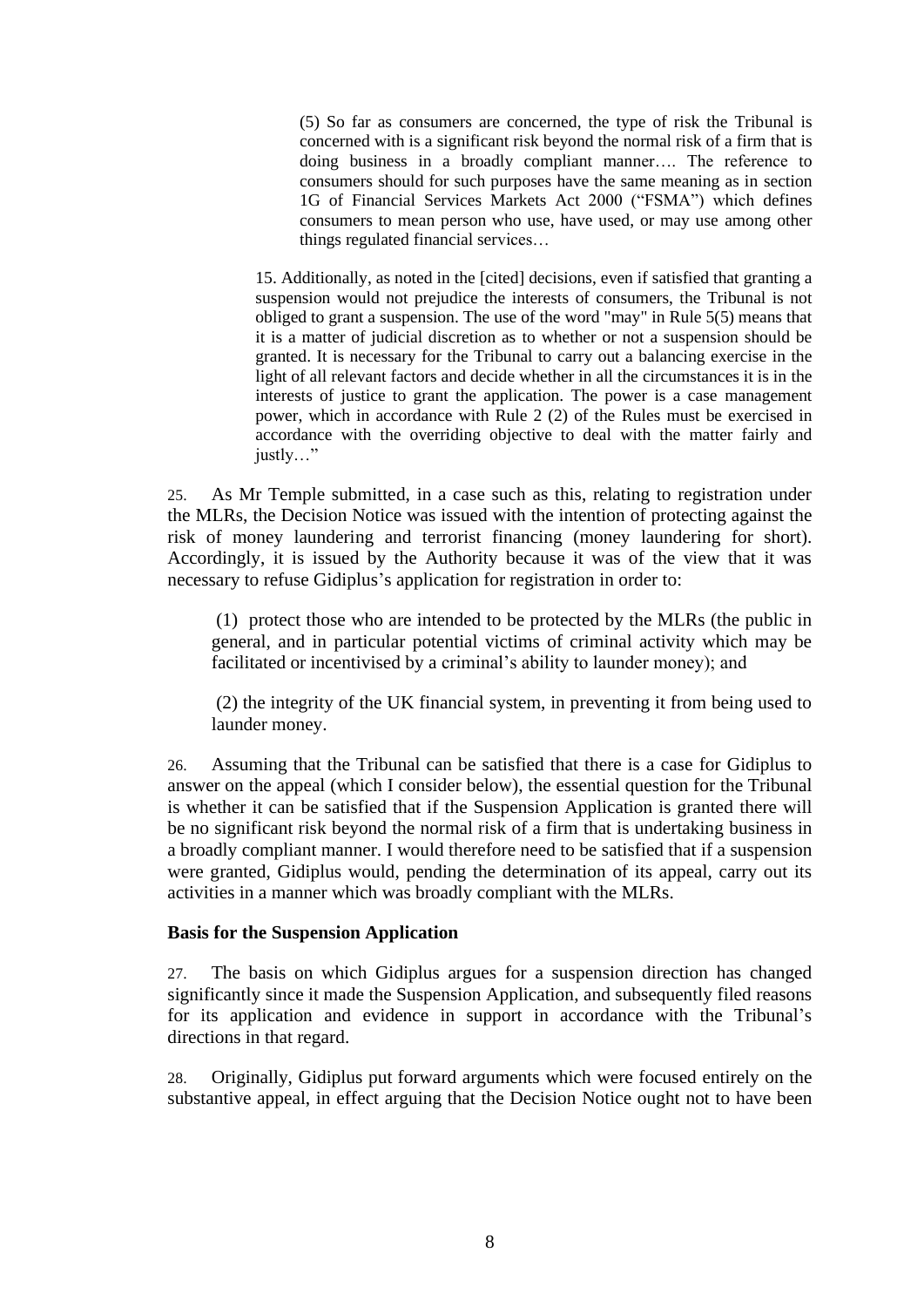issued. Those arguments were only relevant to the Suspension Application insofar as they seek to establish that there was no case to answer in response to the appeal.

29. No arguments or evidence were put forward as to the question as to whether Gidiplus would carry on its business in a broadly compliant fashion were the Suspension Application to be granted and no such information was provided in the witness statement provided by Mr Osunkoya, which in essence complained about his treatment by the Authority during the regulatory proceedings at a time when he was suffering from ill health.

30. However, shortly before the hearing of the Suspension Application Mr Osunkoya instructed Mr Mupara to represent Gidiplus at the hearing. Mr Mupara filed a skeleton argument in which, in addition to submitting that there was no case to answer on the reference also submitted that there was no significant risk to the public which is beyond the normal risk of doing business in a broadly compliant manner.

31. In support of those submissions, Mr Mupara referred to evidence that had not been covered in Mr Osunkoya's witness statement. Accordingly, I permitted Mr Osunkoya to give limited oral evidence in chief and for Mr Temple to cross examine Mr Osukonya on those matters. I was satisfied that it was in the interests of justice to take that exceptional course, bearing in mind my obligation to give effect to the overriding objective by avoiding unnecessary formality and seeking flexibility in the proceedings, in the light of the fact that Mr Osunkoya had not had the benefit of legal advice when he prepared his evidence. I was also satisfied that the Authority would not be prejudiced by that course being taken due to the limited nature of the material in question and Mr Temple's overall familiarity with the matter.

32. In summary, Mr Mupara submitted:

(1) There was no case to answer in response to the appeal. At best the evidence is tenuous and/or inconsistent in nature. Mr Osunkoya had been interviewed by the police in relation to money laundering in 2018 and answered all questions truthfully. The police did not arrest, charge, caution or warn Mr Osunkoya as to his future conduct which is conclusive evidence that there is no case to answer. The Authority interviewed Mr Osunkoya for several hours and found no evidence of Gidiplus's platform being used by criminals. Its case is based on the perceived potential risk and there is no real evidence of quantifiable risk.

(2) Mr Osunkoya was candid in his interview with the Authority and his answers were consistent with the police interview in 2018.

(3) Once the term "smurfing" had been explained to him, Mr Osunkoya gave a clear and cogent explanation of how the risk of "smurfing" on his CATMs was low.

(4) Gidiplus's operation is very small. Its CATMs have a maximum capacity of 600 banknotes. These machines only receive and never dispense banknotes.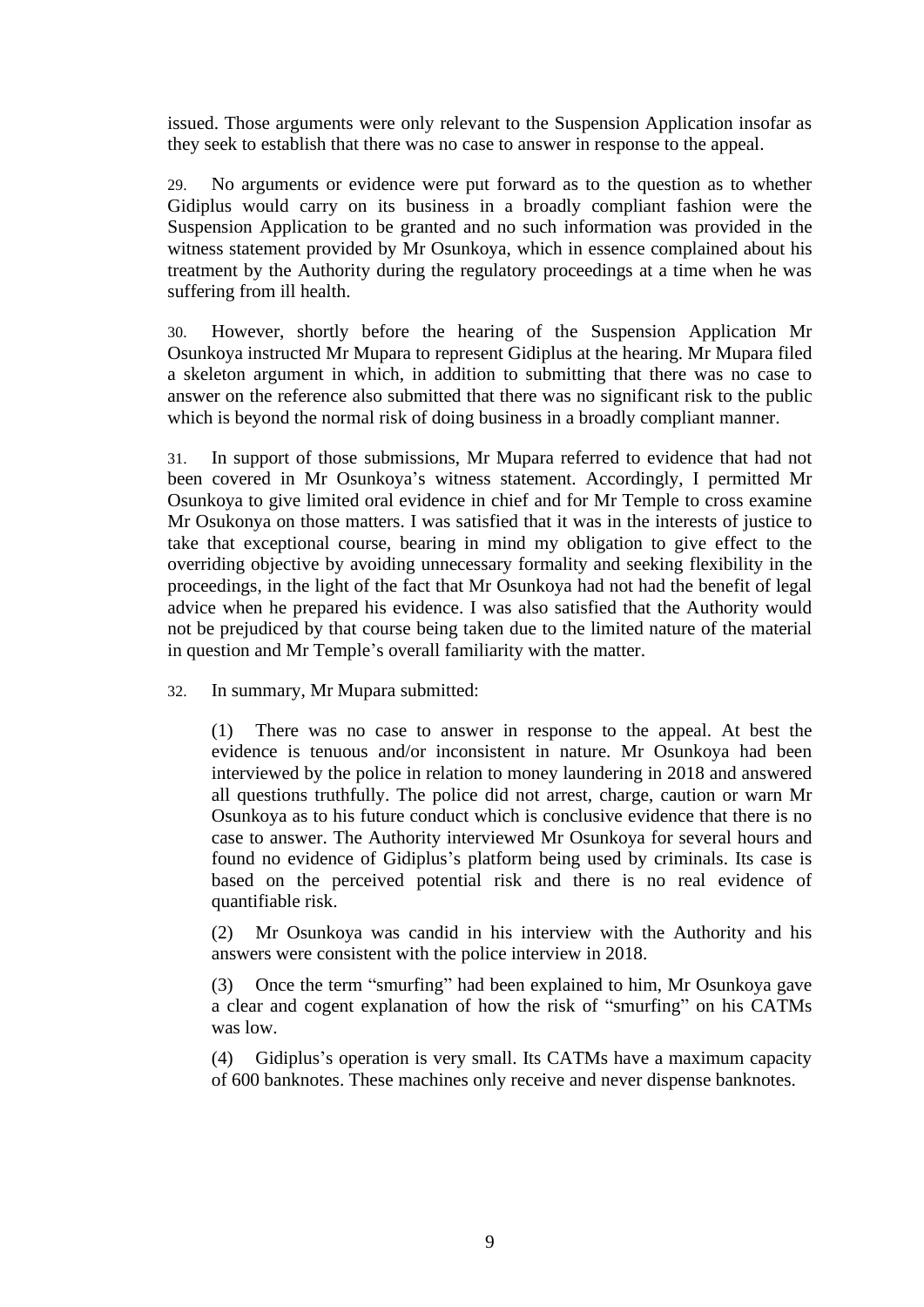(5) The machines are located in off-licence shops on busy high streets. Anyone or any group of individuals seeking to spend a long time making numerous transactions will draw unwanted attention to themselves. If that ever happens, the shop owner would ring Mr Osunkoya to report such suspicious activities. Users are limited to purchase bitcoin to the value of £250 per day, regardless of how many machines operated by Gidiplus that they use.

(6) Before a transaction is initiated, the user has to register with a mobile telephone. Machines only accept pay monthly contracts.

(7) The user has to use a photo ID by scanning it on the camera. Only a driving licence is accepted because this shows both a photograph and the address of the individual. Gidiplus checks the ID manually and uses Alaco Analytics and the General Bytes proprietary software to check if the person is a politically exposed person, a person with serious criminal convictions, a person on any terrorist watchlist et cetera and if there are any red flags the registration is declined.

(8) The Authority found no evidence that Gidiplus's platform posed a significant risk beyond that would be faced by any financial services business.

(9) The Authority waited until 30 December 2021 to inform Gidiplus when the effect of the Decision Notice took effect. If Gidiplus's platform posed such a grave risk, the Authority would not have taken such a lackadaisical approach to regulating it.

(10) There are no grounds to question Mr Osunkoya's probity. He was truthful in his interviews, has no criminal convictions other than a speeding ticket and no convictions for dishonesty. Gidiplus has appraised its bank about the nature of its business and the bank knows that it is a crypto currency business.

#### **Findings of fact**

33. I make some limited findings of fact from the documents that were provided to me by the Authority and arising out of Mr Osunkoya's evidence. I have tried to be careful not to make definitive findings on disputed matters which will be explored in more detail on the hearing of the substantive reference. I have therefore tried only to make findings which are directly relevant to the Suspension Application.

34. I am also proceeding on the basis that what Mr Osunkoya said in his evidence as to certain aspects of Gidiplus's business and the manner in which it was intended to be carried on, as set out at [35] and [36] below, is correct. That is without prejudice to the position that may be established after full consideration of all the evidence following the hearing of the substantive reference.

35. Therefore, I am proceeding on the basis that Gidiplus operates 13 CATMs in total. These machines are situated in various locations in London, Kent, Nottingham and Sheffield and are situated in off-licence shops on busy high streets.

36. Customers are limited to depositing £250 per day, regardless of the number of Gidiplus's machines that they use. The identification process starts with the taking of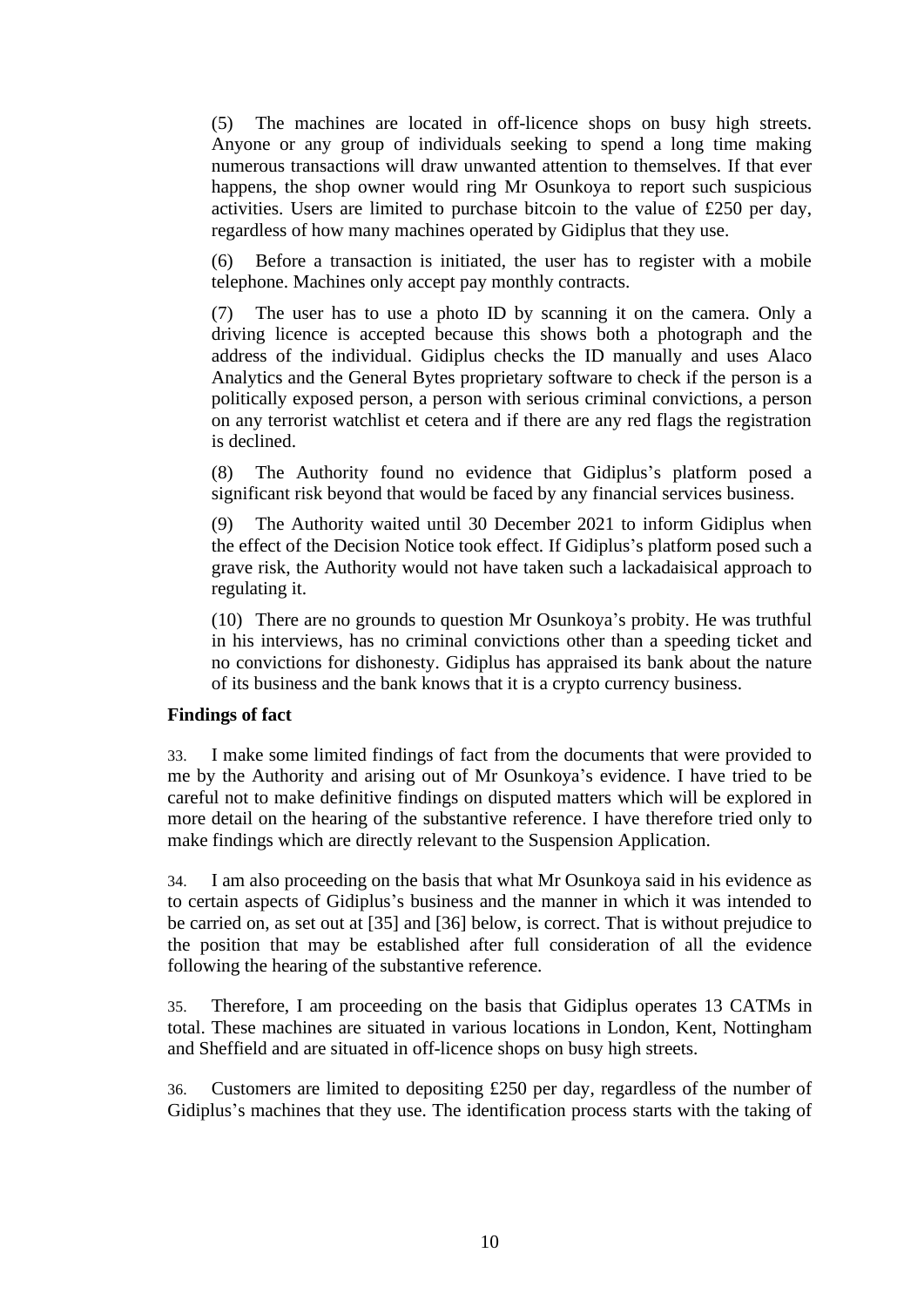an automatic photograph and before a transaction is initiated, the user has to register a mobile telephone which is the subject of a monthly contract.

37. I can make no findings as to the extent to which the Alaco Analytics and the General Bytes proprietary software is used by Gidiplus to conduct enhanced due diligence. Mr Temple challenged Mr Osunkoya's assertion as to whether this software was capable of producing suspicious activity reports. Mr Osunkoya has not provided any evidence to support his assertion and accordingly this is not a matter that can be resolved at this time.

38. As regards the provision of identification in the form of a driving licence, Mr Osunkoya accepted that he had told the Authority in January 2021 that the only identification provided was that of the "selfie" and mobile telephone contract. Mr Osunkoya's evidence was that the position changed after Gidiplus became subject to the Authority's regulation following the temporary registration, but since that time photo ID in the form of a driving licence was required.

39. I have seen two videos provided to the Authority by Gidiplus showing a demonstration of its due diligence process. These videos appear to have been created after Gidiplus became subject to the Authority's registration requirements. The first video demonstrates a customer seeking to deposit no more than £250 and it shows that the production of a driving licence was not necessary. All that was required was the customer's mobile phone number. It is only in relation to transactions which exceeded the daily limit of £250 where, as demonstrated in the second video, it was necessary to produce photo ID in the form of a driving licence. Since the Decision Notice, which found that no identification beyond the "selfie" and telephone contract was required, Gidiplus has not provided any documentation to the Authority establishing that it has procedures in place to obtain identification in the manner that is now envisaged. Mr Osunkoya said that because of his health issues he had not had time to provide the documentation. I therefore find that Gidiplus did not require the production of a driving licence for transactions not exceeding the daily limit of £250 during the period that its temporary registration was in force and it has not provided evidence as to how that identification would be provided if I were to grant the Suspension Application.

40. Mr Temple referred Mr Osunkoya to a publication issued in 2020 by Elliptic, which was described as "Financial Crime Typologies in Cryptoassets – the Concise Guide for Compliance Leaders in which Elliptic was described as the global leader in cryptoasset risk management solutions for crypto businesses and financial institutions worldwide and was said to have assessed risk on transactions worth several trillion dollars. That helpful publication highlighted what red flags to look out for. The publication gave as examples of "smurfing" under the heading "Red Flags for Mule Activity involving Cryptoasset ATMs" where a single individual making multiple deposits at a cryptoasset ATM each day up to the standard deposit limit or at frequent intervals for amounts consistent with "smurfing" activity and where numerous individuals with common addresses, mobile devices, nationalities or other similar identity indicators sign up for accounts within a short period for ambiguous reasons.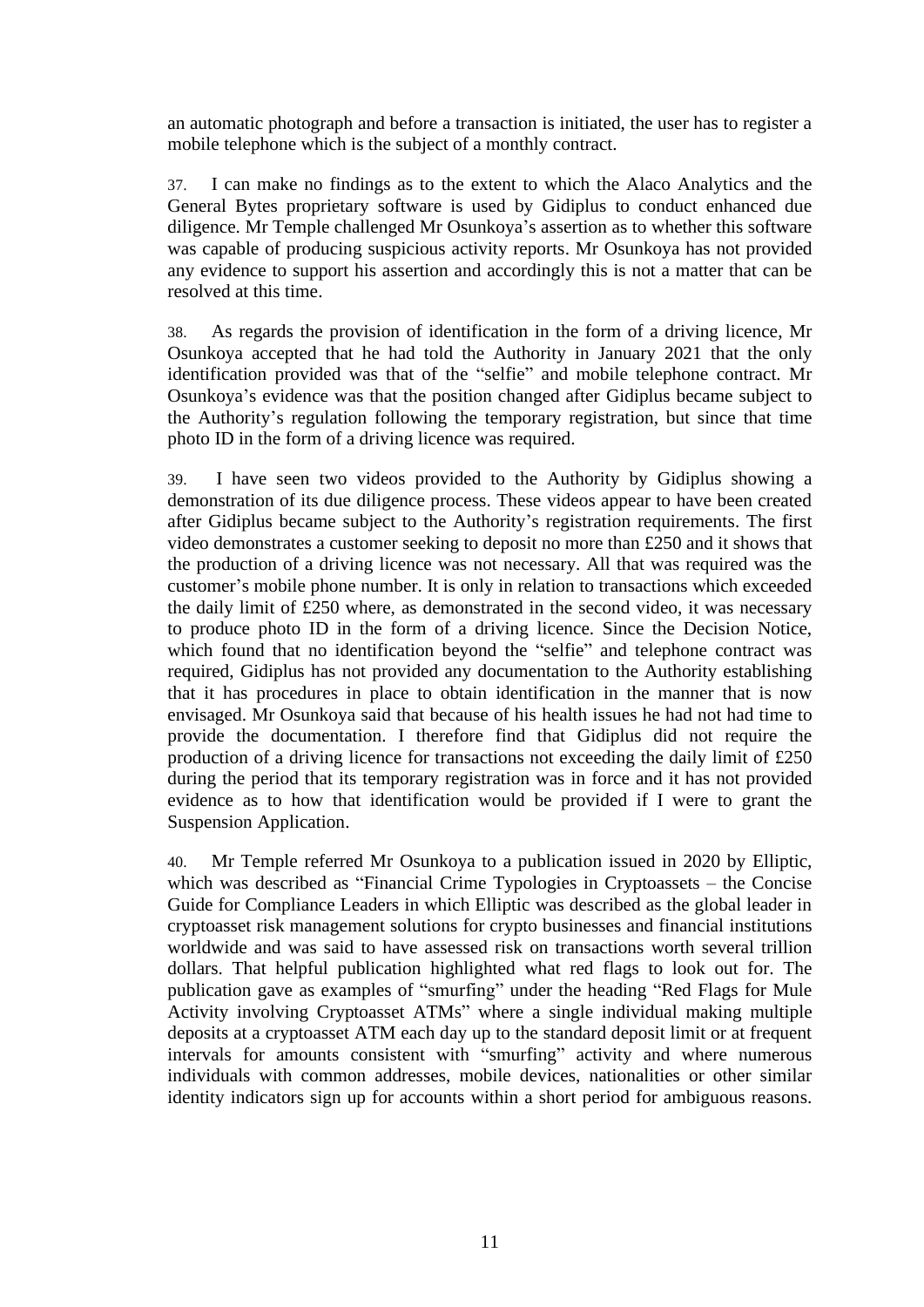Under this heading, the publication also identified as a red flag inconsistent or improbable reasons customers provided for the transactions they were undertaking.

41. Mr Osunkoya said that he had not read this publication. He said that criminals would not undertake transactions of the type described above because of the low daily limit of Gidiplus's CATMs. He provided no evidence that he had carried out any training beyond the 1 ½ hours training referred to in the Decision Notice, citing his illness as the reason. He was not able to provide any evidence that Gidiplus's procedures asked customers as to the reasons they were undertaking transactions with Gidiplus and stated that he did not approach every customer as if they were a criminal and a £250 limit meant there was no significant risk of the kind referred to in the Elliptic publication.

42. Mr Osunkoya asserted that he had agreed to engage compliance consultants and that Gidiplus had agreed to take on a duly qualified compliance officer, who he named. He confirmed that no evidence of these agreements have been provided to the Authority. He was referred to the remediation programme that he provided during the course of his representations to the RDC and confirmed that Gidiplus continued to put this in place but just needed more time to do so. There was no evidence of any updates of the progress of this plan having been provided to the Authority, as it envisaged.

43. As regards his dealings with his various banks, as described to the police in 2018 and to the Authority in 2020, Mr Osunkoya confirmed that what he said in those interviews was correct. In particular, he had told his current bank that he was running an events business rather than a cryptoasset firm because he knew that if it was told the true position the bank would not open an account for Gidiplus. He defended that position on the basis that the industry was in its infancy at that time, and he did what others did at the relevant time, when there were no regulations governing the position. Mr Osunkoya was unable to provide any evidence to support the assertion made in Mr Mupara's skeleton argument to the effect that his current bank had been told of the true position regarding Gidiplus's business. He did, however, indicate that he was in talks with another bank which had a large presence in the cryptoassets sector and had told that bank the true nature of Gidiplus's business. In the absence of any corroborative evidence, I can make no finding as to whether those assertions are correct, but I think it is quite likely that if Gidiplus's current bank had been told the true position, then they would have closed the account, on the basis of the false information that had been previously provided.

#### **Discussion**

44. As set out at [15] of *Sussex*, quoted at [24] above, it is necessary for me to carry out a balancing exercise in light of all relevant factors and decide whether or not a suspension should be granted.

45. As was emphasised in *Sussex*, the burden is on the applicant to satisfy the Tribunal that the interests of the public in being protected from the risk of money laundering and the integrity of the UK financial system, in preventing it from being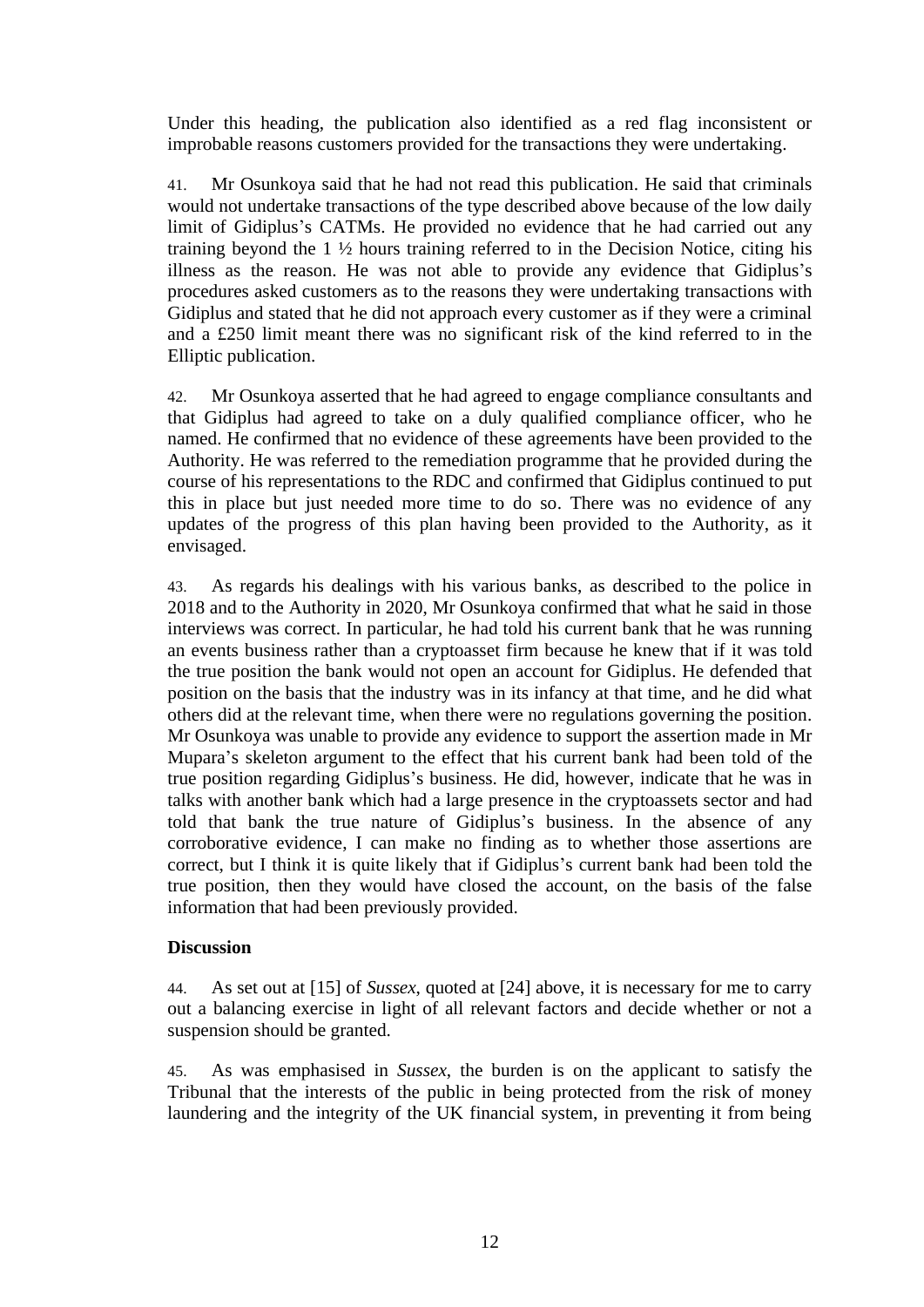used to launder money, will not be prejudiced if the application was granted. Therefore, for an application of this nature to have a chance of being successful the applicant must make detailed evidence available to the Tribunal as to how its business will be carried on in a broadly compliant fashion during the period up to the hearing of the appeal.

46. I start by considering whether I can be satisfied that there is a case to answer on the appeal. Although I am not concerned with the merits of the appeal itself, were I of the view that the Decision Notice did not make findings which were capable of demonstrating that Gidiplus has not met the conditions for registration as a crypto asset business contained in the MLRs then it would be possible for the Tribunal to take the view that granting the application would not result in a significant risk of money laundering.

47. Mr Mupara based his submission that there was no case to answer in respect of the appeal solely on the basis that Mr Osunkoya had given truthful answers to both the police and the Authority in his interview regarding the police enquiries into possible money laundering in 2018, that he had no criminal convictions and that no evidence of any wrongdoing or quantifiable risk existed.

48. However, that submission misses the point. I accept that Mr Osunkoya gave honest answers to both the police and the Authority in relation to the questions that were put to him as to the way that his bank accounts had been operated. He was candid in admitting that the various banks had been misled into believing that Gidiplus carried on an events business and that he did not tell them that Gidiplus's true business was carrying on the business of a cryptoassets exchange because he knew those banks would have refused to provide Gidiplus with banking services.

49. Nevertheless, the fact that Mr Osunkoya misled the banks in that way gives rise to serious concern. He acted dishonestly in giving the banks the impression that Gidiplus carried on an events business. By so doing, he prevented the banks from meeting their know your customer obligations on the basis of the correct information and thereby put at risk their own compliance with the money laundering regulations. He compounded the situation by seeking to disguise the nature of the transactions that went through Gidiplus's accounts.

50. A further concern is that Mr Osunkoya does not appear to accept what he did was wrong. In his oral evidence, he justified what he did on the basis that it was usual practice at a time when cryptoasset firms were not subject to regulation, the business was in its infancy and the banks were not as a matter of policy generally wishing to take on those firms. That is clearly an unacceptable reason, and that approach raises further concerns as to whether, as of today, Mr Osunkoya fully understands his responsibilities to prevent money laundering. He appeared to believe that it was acceptable for him to decide for himself whether there is a money laundering risk in his firm's business rather than to give the institution with whom he was seeking to establish a relationship the full information that would enable that institution to make its own informed judgment. Moreover, as I have said at [43] above, there is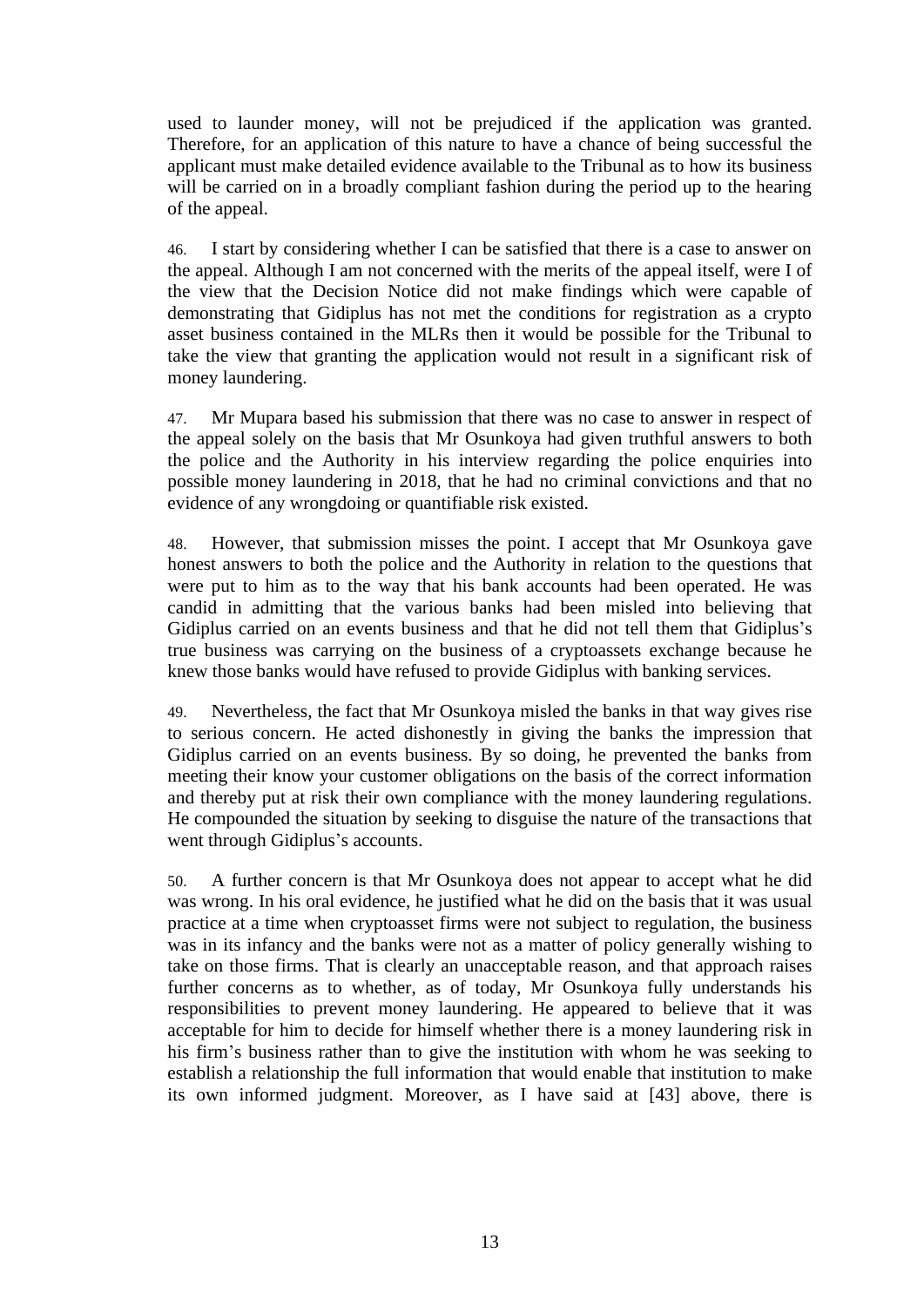insufficient evidence for me to conclude that Gidiplus's current bank has even now been told of the true nature of its business.

51. Although the concerns regarding Mr Osunkoya's probity which arose out of Gidiplus's relationship with its banks is not the sole reason why Gidiplus's application for registration was refused, and the Authority has not given any indication that in itself this issue is fatal to the application, in my view it is a very serious factor to be taken account in the Authority's overall assessment and a very strong factor weighing in the balance against me granting the Suspension Application.

52. Furthermore, Gidiplus itself, in its representations to the RDC, clearly accepted that in relation to the other matters that the Authority relied on in refusing the application that there was more work to be done before it was able to meet the conditions for registration and proposed a remediation plan to address them, a plan which it does not appear has yet been implemented. The fact that those matters only relate to potential risks of money laundering and are not quantifiable does not lessen the concern. In my view, all of those other matters relied on by the Authority, taken together with the concerns regarding Mr Osunkoya's probity lead me to conclude that there is a serious case to answer on the appeal.

53. I now turn to the question as to whether I can be satisfied that there is no significant risk of money laundering beyond the normal risk of a firm that is doing business in a broadly compliant manner if Gidiplus's business is permitted to be carried on pending the determination of the appeal.

54. In that regard, Mr Mupara's submissions are directed primarily to the point that this is a very small business, with a limited number of CATMs and because of the current limitation of £250 per customer per day there is no significant risk to the public because the business is too small to make it worthwhile for criminals to engage in money laundering through the CATMs.

55. Again, that submission misses the point. There is no exception from the requirements of the MLRs, in particular those that relate to customer due diligence, enhanced due diligence, and understanding the purpose for which customers are undertaking the transactions through the firm, simply because the firm is a small one and the transactions which the customer undertakes are also relatively small.

56. As I have said, the burden is on Gidiplus to satisfy me that if I were to grant the Suspension Application the business would be carried on in a broadly compliant manner. In that regard, I would need to be satisfied as to what arrangements would now be in place to meet the requirements of the MLRs.

57. In that respect, the evidence does not appear to have moved on significantly since the Decision Notice and Gidiplus's commitment to execute the remediation plan it submitted to the Authority. I accept that implementation of that plan may have been delayed due to Mr Osunkoya's health issues, but it appears that no evidence of Mr Osunkoya's current health position has been submitted to the Authority and Mr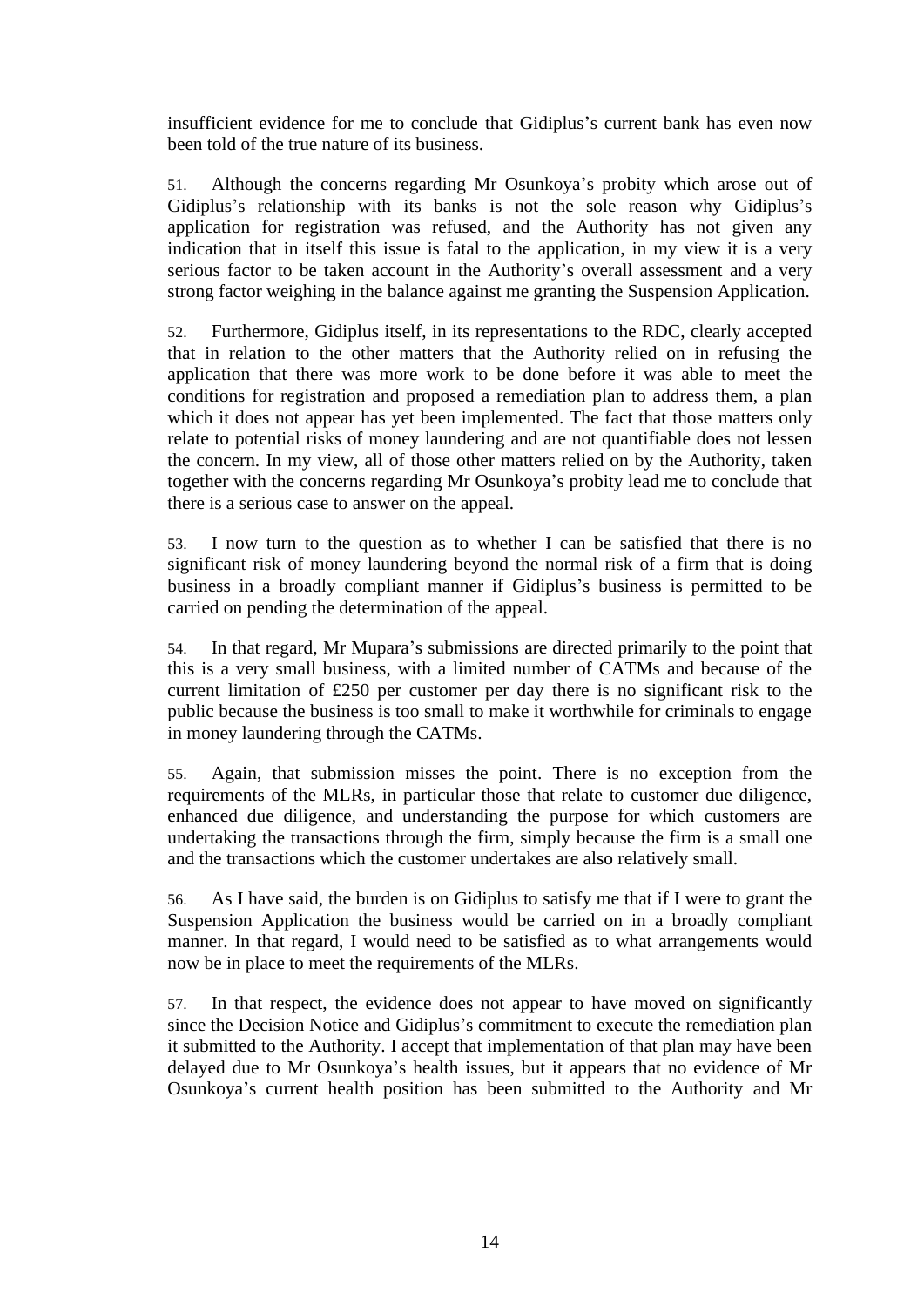Mupara made no submissions that would indicate that at the current time Mr Osunkoya is unable to perform his responsibilities for health reasons.

58. No documentary evidence has been provided to the Authority as to the implementation of the remediation plan. Mr Osunkoya made assertions as to the employment of compliance consultants and a Money Laundering Reporting Officer but provided no evidence to back up those assertions. As I have found, there is no evidence that since Gidiplus was subject to the Authority's regulation it had implemented satisfactory customer identification procedures.

59. There is also no evidence that Mr Osunkoya has taken serious steps to improve his skills and knowledge. He admitted that he had not read the Elliptic report. Had he done so, he would have appreciated that "smurfing" can be a significant risk, even where the transactions undertaken are relatively small, and the importance of obtaining information on the purpose and intended nature of the business relationship with the firm's customers, as required by the MLRs.

60. I do not see any force in Mr Mupara's admission that the Authority's delay in informing Gidiplus of the reasons why the Decision Notice took immediate effect demonstrates that the Authority did not consider that Gidiplus posed any significant risk. It was indeed unfortunate that at the time it issued the Decision Notice the Authority did not appear to understand the requirement of the MLRs to give reasons for why the Decision Notice took immediate effect, but it was clear from the covering letter sent with the Decision Notice that it was to take immediate effect. There was therefore no delay in that decision being implemented.

61. Accordingly, I cannot be satisfied on the basis of the evidence currently available to me, that if I were to grant the Suspension Application, that Gidiplus would, until its appeal is determined, carry out its business in a broadly compliant fashion.

#### **Conclusion**

62. In conclusion, given the serious concerns identified in the Decision Notice and the lack of evidence as to how Gidiplus would undertake its business in a broadly compliant fashion pending determination of its appeal, I cannot be satisfied that allowing Gidiplus to continue to carry on its activities pending the determination of this appeal will not prejudice those who are intended to be protected by the Authority's decision to refuse Gidiplus's application for registration under the MLRs. In those circumstances, I must dismiss the Suspension Application.